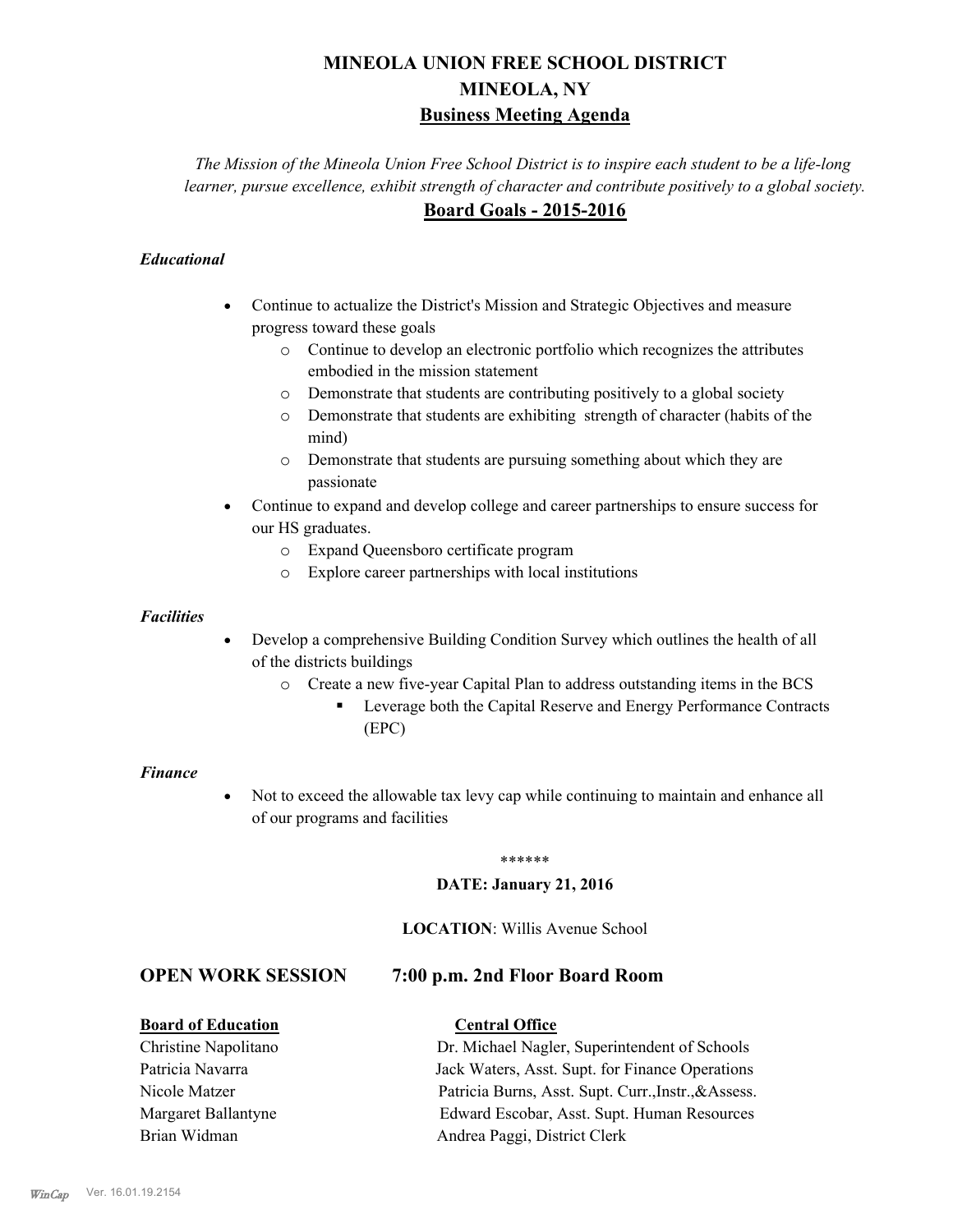**A. Call to Order** 

- **B. Pledge of Allegiance**
- **C. Reading of Mission**
- **D. Moment of Silent Meditation**
- **E. Dais & Visitor Introductions**
- **F. High School Student Organization Report**

# **G. BOE Reports**

- **a. Comments from Board Trustees**
- **b. Comments from Board President**
- **c. Comments from Superintendent**

**H. Old Business**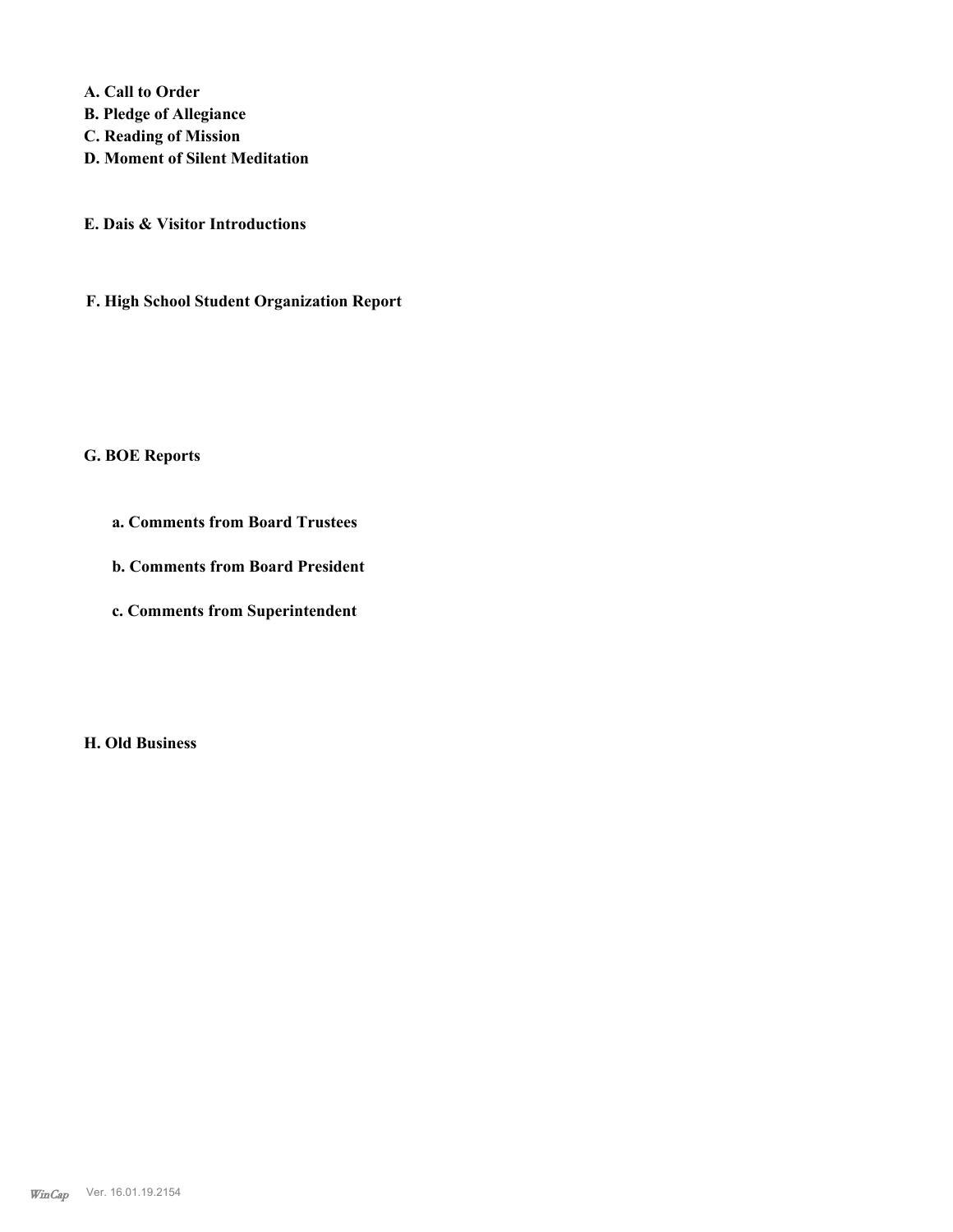#### **I. New Business**

#### **Appointment of Energy Service Company (ESCO)**

**RESOLUTION # 43- WHEREAS,** on July 28, 2015, the Board of Education of Mineola Public Schools ("School District") solicited requests for proposals from energy services companies for the design and implementation of energy conservation measures at all district facilities ("Project") on an Energy Performance Contract basis; and

**WHEREAS,** the School District received two proposals in response to the request for proposals, which were opened by the School District on September 22, 2015; and

**WHEREAS,** based upon review and evaluation of the proposals, the School District Administration recommends that Ecosystem proceed with a comprehensive energy audit ("CEA") of its property to determine what energy conservation measures might be installed under an energy performance contract; and

**WHEREAS**, Ecosystem shall proceed with a CEA at no obligation or cost to the School District; and

**NOW THEREFORE, BE IT RESOLVED,** that the Board of Education of Mineola Public Schools herewith appoints Ecosystem as the Energy Service Company ("ESCO").

| <b>Motion:</b><br>Second: |     |  |
|---------------------------|-----|--|
| Yes:                      | No: |  |
|                           |     |  |
|                           |     |  |
|                           |     |  |
|                           |     |  |
|                           |     |  |
| Passed:                   |     |  |

#### **Authorization to Commence Legal Action- Nassau County and LIPA**

**RESOLUTION # 44 - BE IT RESOLVED,** that the Board of Education authorizes its attorneys, Ingerman Smith, L.L.P., to commence legal action against the County of Nassau, the Nassau County Treasurer, the Nassau County Legislature, the Nassau County Executive and the Long Island Power Authority ("LIPA"), and other proper parties as deemed necessary by counsel in connection with Nassau County's implementation of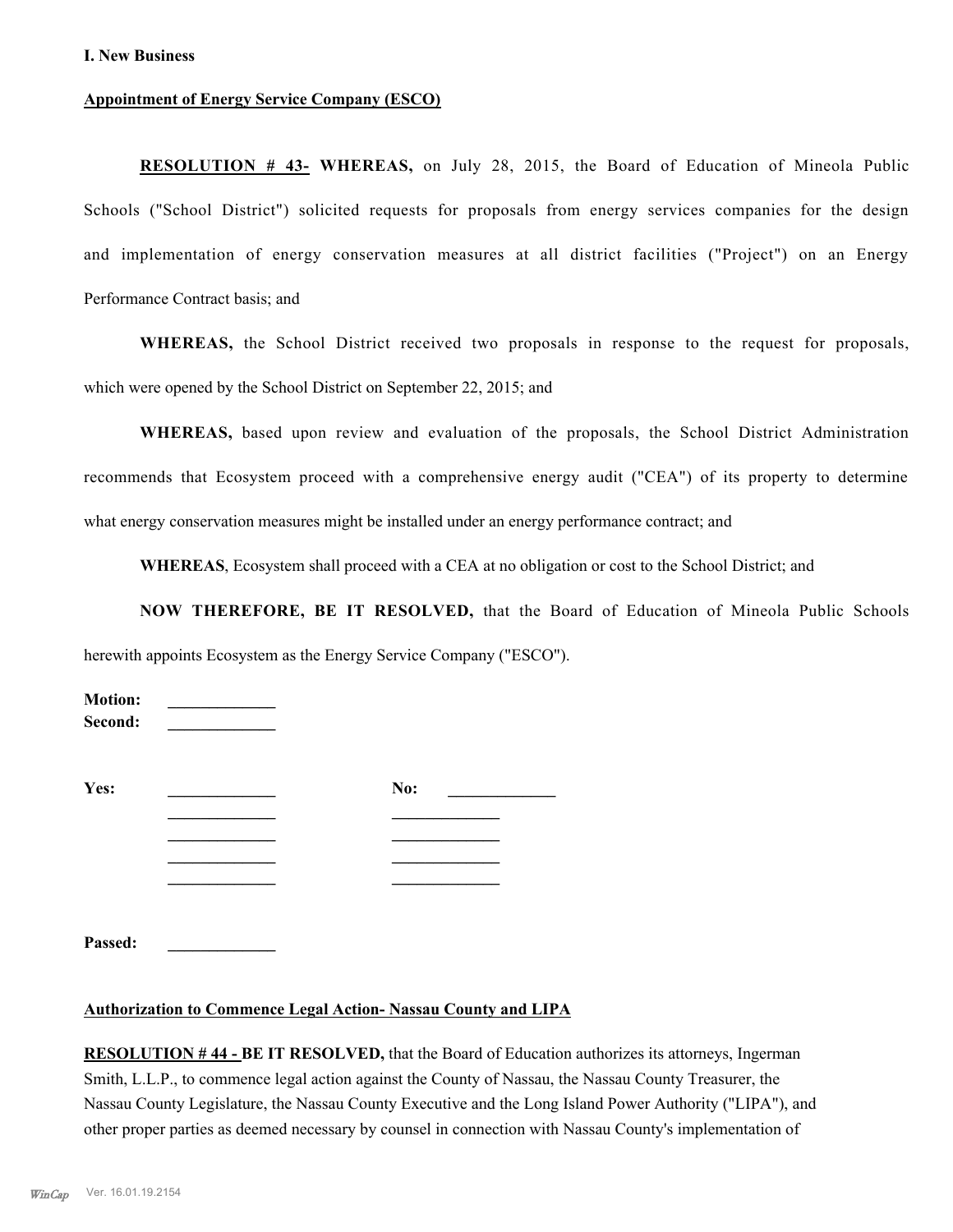**BE IT FURTHER RESOLVED,** that the board authorizes the payment of a maximum of \$250 per hour as compensation to its attorneys, subject to a separate letter of engagement with the Firm.

| <b>Motion:</b><br>Second: |     |  |
|---------------------------|-----|--|
| Yes:                      | No: |  |
|                           |     |  |
|                           |     |  |
|                           |     |  |
|                           |     |  |
|                           |     |  |
| Passed:                   |     |  |

**Approval of 2016-2017 School Calendar**

**RESOLUTION # 45-BE IT RESOLVED** that the Board of Education of the Mineola Union Free School District approves the 2016-2017 school calendar.

| <b>Motion:</b><br>Second: |     |  |
|---------------------------|-----|--|
| Yes:                      | No: |  |
|                           |     |  |
|                           |     |  |
|                           |     |  |
| Passed:                   |     |  |

#### **Policy- First Reading of Policy # 7513- Administration of Medication**

**RESOLUTION # 46 - BE IT RESOLVED** that the Board of Education of the Mineola UFSD waives the first formal reading of Policy # 7513 (Administration of Medication) due to its availability on the information table.

**Motion: \_\_\_\_\_\_\_\_\_\_\_\_\_**   $\bf Second:$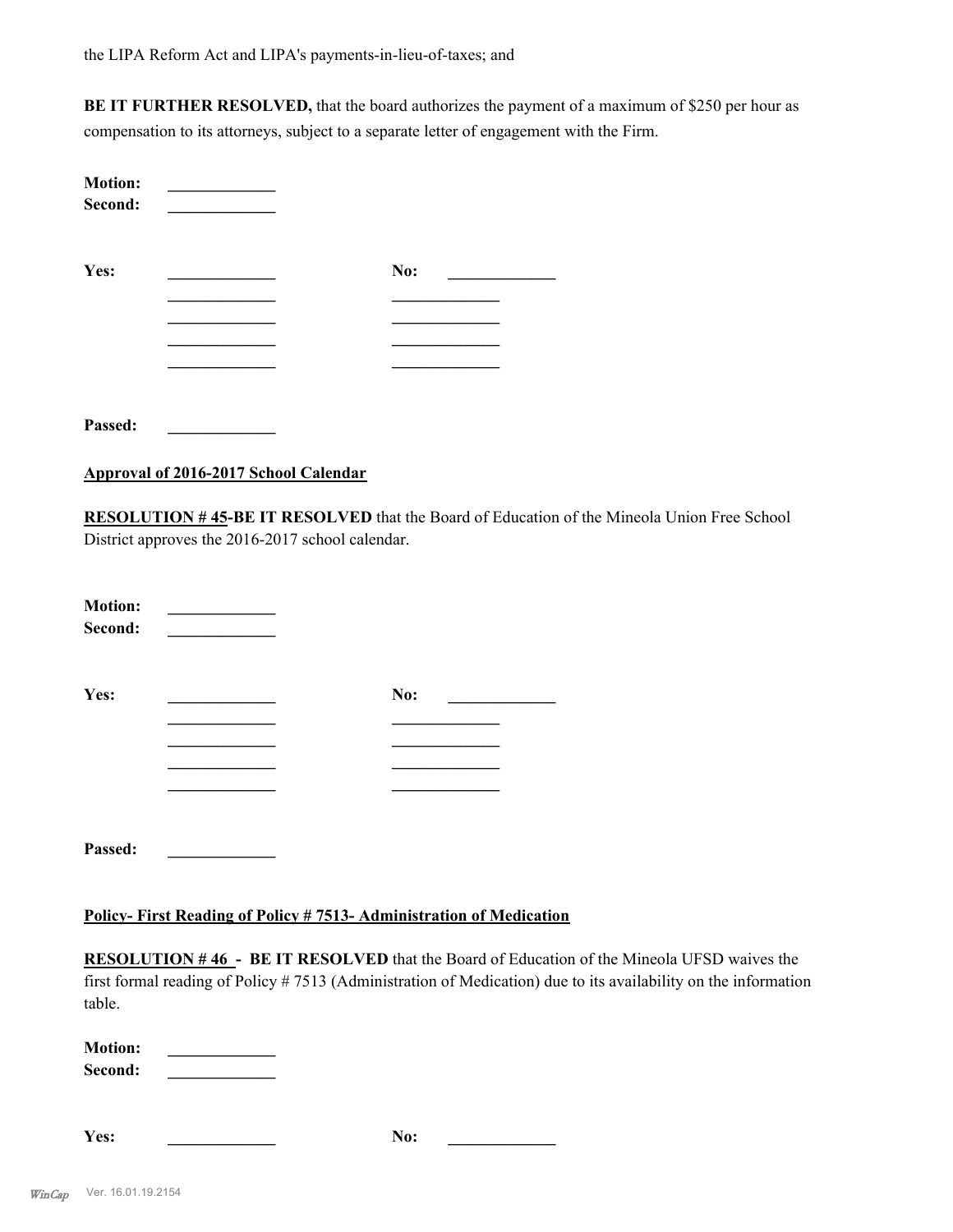| Passed: |  |  |
|---------|--|--|
|         |  |  |

#### **Policy- First Reading of Policy # 7521- Students With Life-Threatening Health Conditions**

**RESOLUTION #47 - BE IT RESOLVED** that the Board of Education of the Mineola UFSD waives the first formal reading of Policy # 7521 (Students With Life-Threatening Health Conditions) due to its availability on the information table.

| <b>Motion:</b><br>Second: |     |
|---------------------------|-----|
| Yes:                      | No: |
|                           |     |
|                           |     |
|                           |     |
|                           |     |
| Passed:                   |     |

#### **Policy- First Reading of Policy # 8450- Homebound Instruction**

**RESOLUTION # 48 - BE IT RESOLVED** that the Board of Education of the Mineola UFSD waives the first formal reading of Policy # 8450 (Homebound Instruction) due to its availability on the information table.

| <b>Motion:</b><br>Second: |     |  |
|---------------------------|-----|--|
| Yes:                      | No: |  |
|                           |     |  |
|                           |     |  |
|                           |     |  |
|                           |     |  |
| Passed:                   |     |  |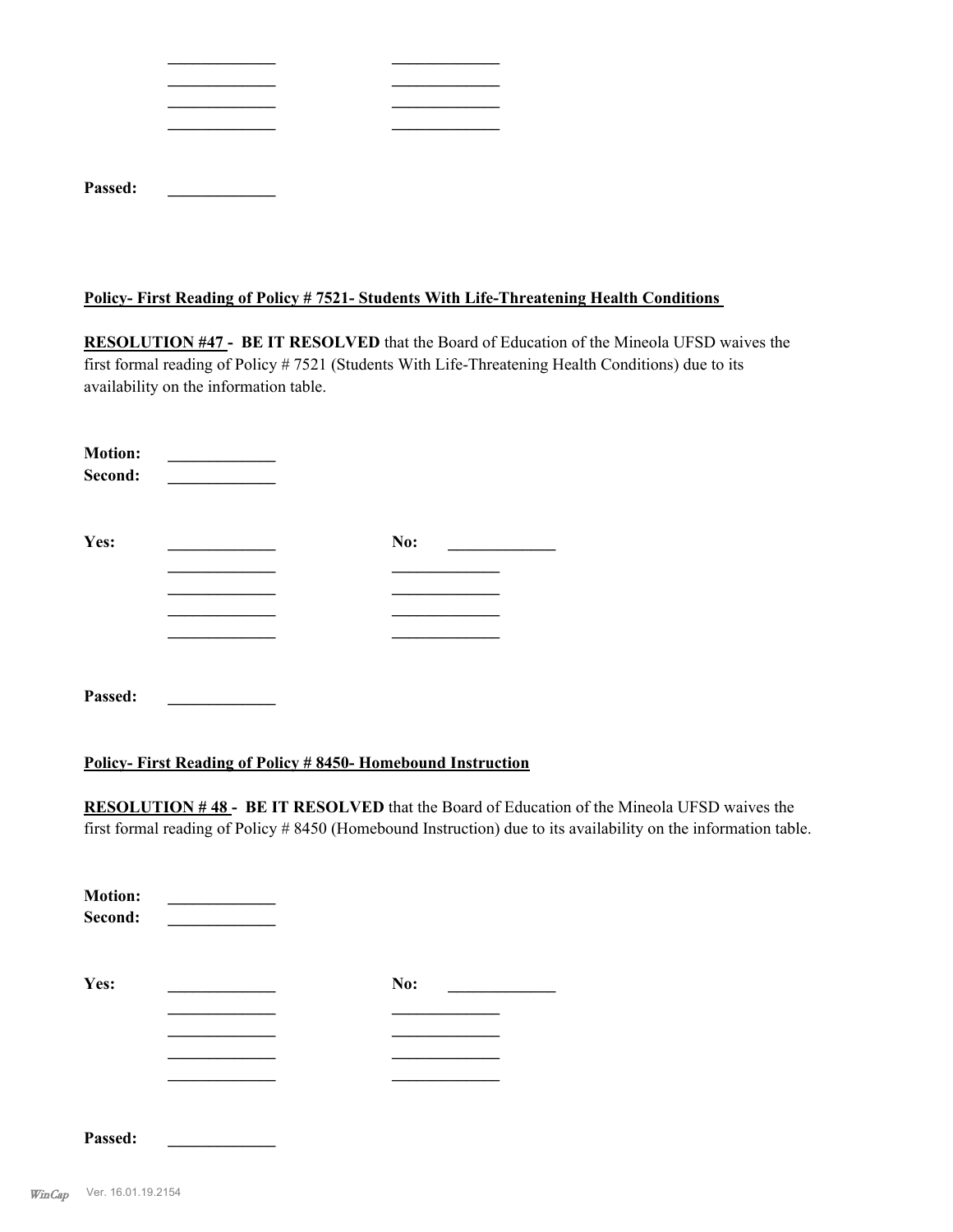#### **Annexed Standard Work Day and Reporting**

**RESOLUTION # 49 - WHEREAS,** the District has increased the hours of the District Treasurer, since the Board adopted Resolution #1 at the July 1, 2015 Reorganization Meeting, pursuant to 2 NYCRR 315.4 ("Standard Work Day and Reporting Resolution") which indicated a standard work day of 7 hours/day and 5 days/month (based upon Record of Activity). Therefore, it will now be amended to reflect a standard work day of 7 hrs/day and 7 days/month,

**NOW THEREFORE BE IT RESOLVED,** that the Board of Education of the Mineola UFSD hereby adopts the annexed Standard Work Day and Reporting resolution (RS 2417-A) in place and instead of the aforesaid Resolution  $# 1$ , and be it further

**RESOLVED,** that the Superintendent of Schools is authorized and directed to effect such changes in District records and reports as may be required as a result of the adoption of the foregoing resolution, including posting of such Resolution and submission to the NYS Employees' Retirement System as required by law.

| <b>Motion:</b><br>Second: |     |  |
|---------------------------|-----|--|
| Yes:                      | No: |  |
|                           |     |  |
|                           |     |  |
|                           |     |  |
|                           |     |  |
| Passed:                   |     |  |

#### **J. Consensus Agenda**

**RESOLUTION # 50 - BE IT RESOLVED** that the Board of Education approves the consensus agenda items J.1.a. through J.8.a., as presented.

| <b>Motion:</b><br>Second: |     |  |
|---------------------------|-----|--|
| Yes:                      | No: |  |
|                           |     |  |

| Passed: |
|---------|
|---------|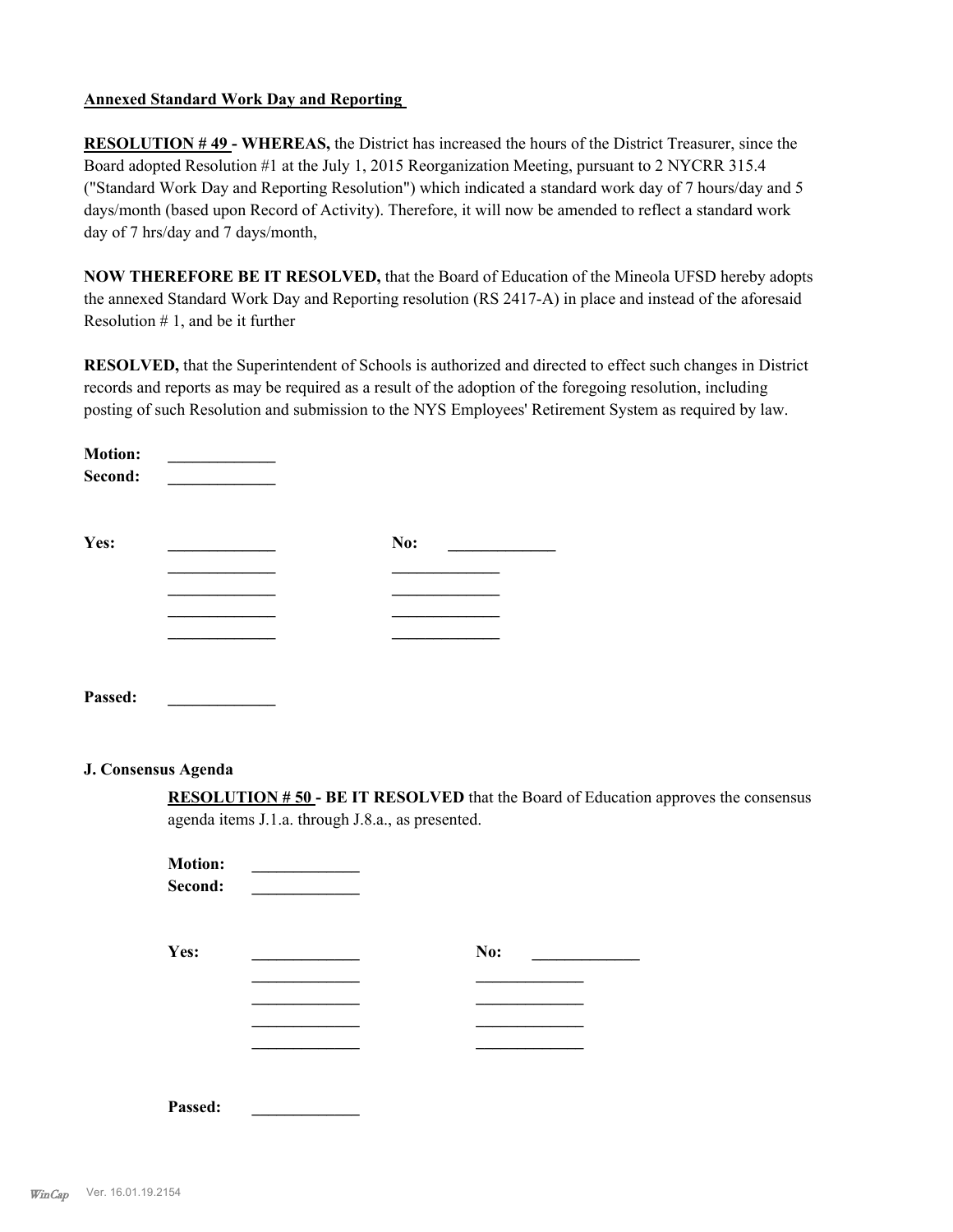#### 1. **Accepting of Minutes**

That the Board of Education accepts the minutes of the January 7, 2016 Workshop Meeting as presented. a.

## 2. **Instruction**

- a. Resignation(s)
- That the Board of Education accepts, with regret, the resignation of Mark Bomser, Social Studies Teacher, for the purposes of retirement, effective June 30, 2016. 1.
- That the Board of Education accepts, with regret, the resignation of Jill S. Hershberg, Special Education Teacher, for the purposes of retirement, effective June 30, 2016. 2.
- That the Board of Education accepts, with regret, the resignation of Edward R. Murray, English Teacher, for the purposes of retirement, effective June 30, 2016. 3.
- That the Board of Education accepts, with regret, the resignation of Lois J. Nelson, Librarian, for the purposes of retirement, effective June 30, 2016. 4.
- That the Board of Education accepts, with regret, the resignation of Maryellen Perinchief, Health Teacher, for the purposes of retirement, effective June 30, 2016. 5.
- That the Board of Education accepts, with regret, the resignation of Nancy A. Regan, Special Education Teacher, for the purposes of retirement, effective June 30, 2016. 6.
- That the Board of Education accepts, with regret, the resignation of Vincent Tunkel, Tech Teacher, for the purposes of retirement, effective June 30, 2016. 7.
- That the Board of Education accepts, with regret, the resignation of Lawrence R. Butti, Instructional Leader, for the purposes of retirement, effective June 30, 2016. 8.
- That the Board of Education accepts, with regret, the resignation of Deborah L. Shaw, APPR Coordinator, for the purposes of retirement, effective June 30, 2016. 9.
- That the Board of Education accepts, with regret, the resignation of Stephen A. Parke, Tech Teacher, for the purposes of retirement, effective June 30, 2016. 10.
- That the Board of Education accepts, with regret, the resignation of Cathi T. Sussman, Speech Teacher, for the purposes of retirement, effective June 30, 2016. 11.
- That the Board of Education accepts, with regret, the resignation of Phyllis Klein, Speech Teacher, for the purposes of retirement, effective February 22, 2016. 12.
- Appointment(s) Sub Teacher per diem That the Board of Education accepts the following individual(s) as Per Diem Substitute Teacher(s) for the current school year, at a daily rate of \$100.00 per day; and retirees at a daily rate of \$125.00 per day.: b.

| EMPLOYEE NAME    | <b>EMPLOYEE CERTIFICATION</b> |
|------------------|-------------------------------|
| Michele Kitograd | Art                           |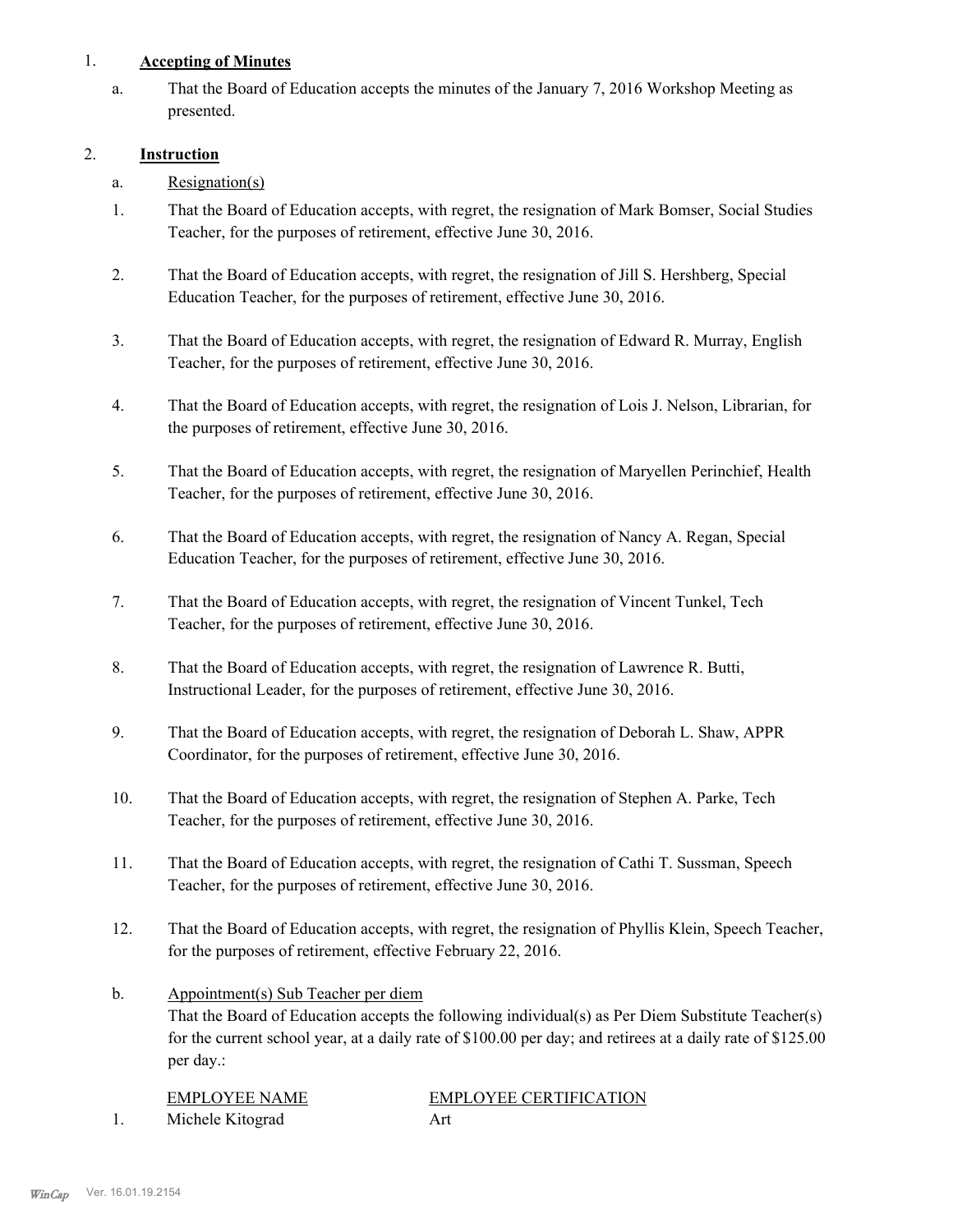#### 3. **Instruction: Committee on Special Education**

a. That the Board of Education approves the CSE/CPSE/SCSE recommendations for programs and services for students with IEPs for the time period from 11/1/15- 12/31/15. Please be advised that all of the parents have received the student's IEP and a copy of their DUE process rights.

## 4. **Instruction: Contracted**

a. That the Board of Education approves the Special Education Services contract for Parentally-Placed Student between the Mineola UFSD and the South Huntington UFSD for the 2015- 2016 school year.

b. That the Board of Education accepts the IDEA Flow- Through Allocation Contracts between the following list and the Mineola UFSD for the 2015- 2016 School Year:

- 1. Nassau BOCES
- 2. Brookville Center for Children's Services
- 3. Center for Developmental Disabilities
- 4. Developmental Disabilities Institute
- 5. Henry Viscardi School for the Deaf
- 6. Interdisciplinary Center for Child Development
- 7. Kidz Therapy Services, LLC
- 8. Mill Neck Manor School for the Deaf
- 9. New York Therapy Placement Services, Inc.
- 10. School for Language and Communication Development
- 11. United Cerebral Palsy Association of Nassau County
- 12.Variey Child Learning Center

# 5. **Civil Service**

#### a. Appointments

- That the Board of Education approve the appointment of Esther Arnone, to be reinstated to the position of 11 month Senior Typist Clerk, effective February 1, 2016. Step will remain at 5 and salary will be \$43,007. 1.
- That the Board of Education approve the appointment of Ana Jaime, to the position of part time Teacher Aide at the High School to replace Kathy Conway, effective January 25, 2016. Salary will be \$13.95 on Step 1. 2.
- That the Board of Education approve the appointment of Cristina Santos, to the position of Teacher Aid Substitute, effective January 25, 2016. Salary is \$13.95 per hour. 3.
- b. Civil Service: Other
- That the Board of Education approves the increase in rate of pay for clerical substitutes from \$12.32 per hour to \$15.00 per hour effective February 1, 2016. 1.

#### 6. **Business /Finance**

# a. **Treasurer's Report**

1. That the Board of Education accepts the Treasurer's report for the period ending November 30, 2015 and directs that it be placed on file.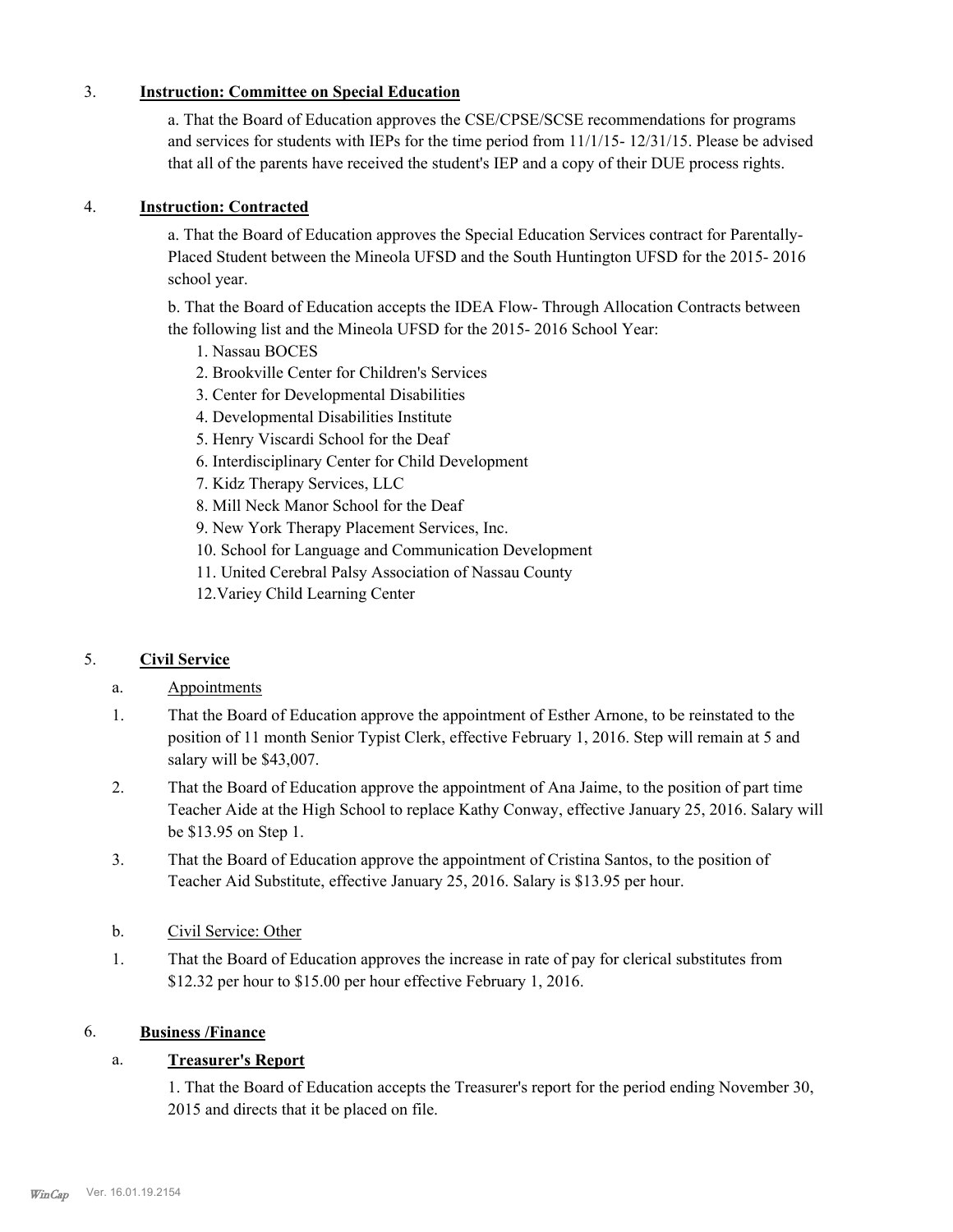#### b. **Approval of Invoices and Payroll**

That the Board of Education accepts the Invoices and Payroll for the period ending December 31, 2015

| $A/P$ Warrant # 11 | December $09, 2015$ | \$1,386,350.80 |
|--------------------|---------------------|----------------|
| $A/P$ Warrant # 12 | December 22, $2015$ | \$1,328,965.09 |

#### **TOTAL EXPENSES \$ 2,715,315.89**

PAYROLL # 11 & # 12

| General | \$4,075,350.18 |
|---------|----------------|
| F Fund  | \$45,796.29    |

#### **TOTAL PAYROLL \$4,121,146.47**

## 7. **Other**

a.

#### Amended Employee Agreement

a. That the Board of Education hereby authorizes the Superintendent to execute an amended employee agreement with Donna Squicciarino, District Treasurer, the terms of which have been reviewed by the Board in executive session, effective October 1, 2015.

#### **Business/Finance: Disposal of District Property** 8.

That the Board of Education approves the disposal of the following district property, according to Policy #5250, declaring them obsolete:

Textbooks: (Quantity and title) 55- Quick Review Math Handbook 72- Science Explorer- Human Biology and Health 58- Science Explorer- Cells and Heredity 210- Science Explorer- Weather and Climate 182- Science Explorer- Chemical interactions 105- Science Explorer- Environmental Science 65- Science Explorer- The Nature of Science and Technology 130- Science Explorer- Earth's Waters 52- Concepts and Challenges- Water and Air 89- Reading 256- Everyday Math 96- Science Explorer- Human Biology and Health 25- Science Explorer: Concepts & Challenges- the Changing Land 123- Science Explorer- Chemical Building Blocks 40- Writers Express 88- Science Explorer- From Bacteria to Plants 123- Pre-Algebra 15- Math A